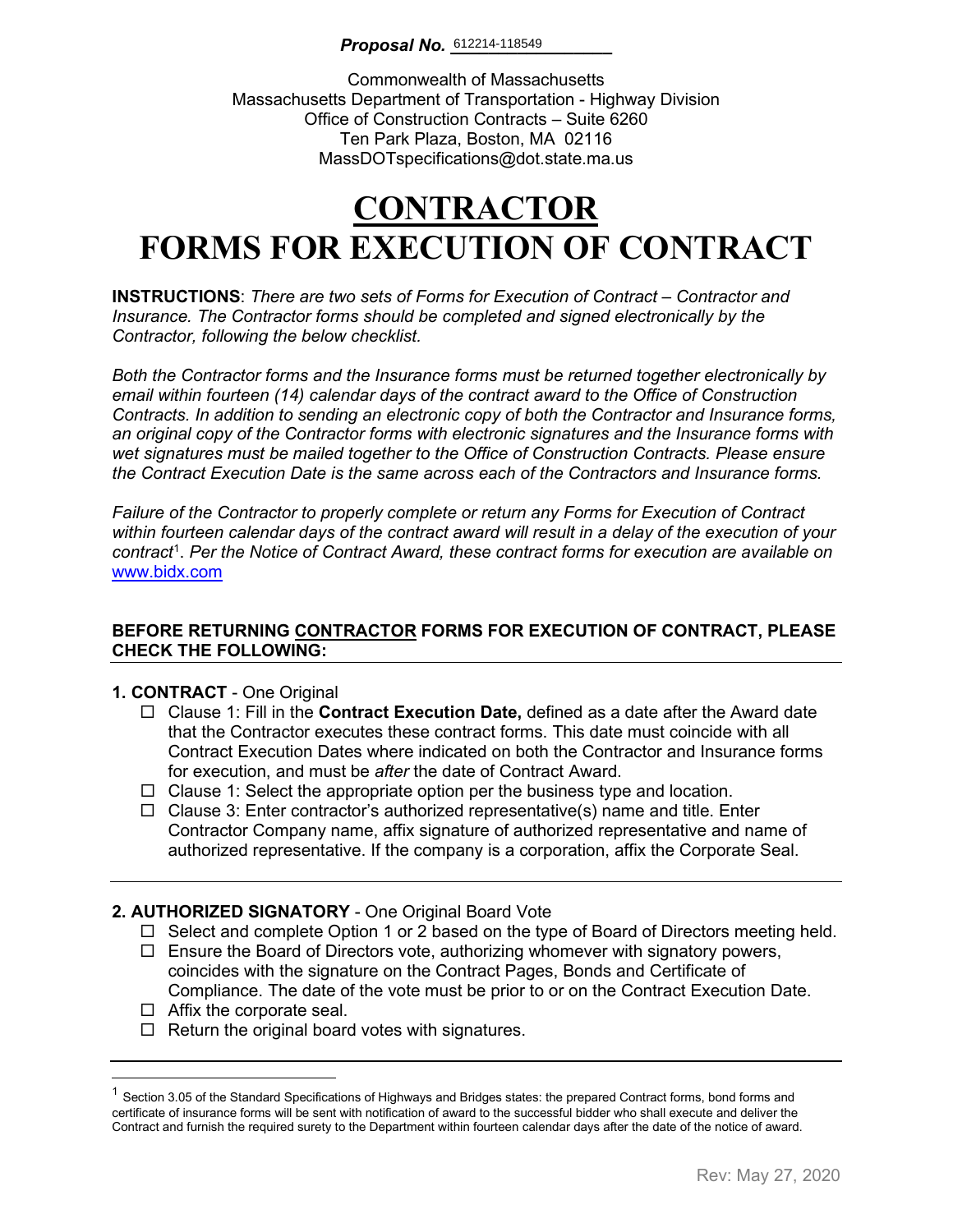### **3. CERTIFICATION OF CONTRACTOR AND MASSDOT** - One Original

- $\Box$  This form is required only on federal aid projects (if provided within Forms for Execution).
- $\Box$  Complete the Certification of Contractor section on the top half of this page. Sign and enter the Contract Execution Date.

### **4. CERTIFICATE OF COMPLIANCE** - One Original

- $\Box$  Enter authorized signatory name and title, company name, and address for principle place of business.
- $\Box$  Sign, enter title, name, and Contract Execution Date.

### **5.1 DOCUMENT 00859 CONTRACTOR/SUBCONTRACTOR CERTIFICATION** - One Original

- $\Box$  Enter the prime contractor name and date (must be the contract execution date). The contract number, project number, federal aid number (if applicable), location, and description will be completed by MassDOT. Do not enter a Subcontractor name.
- $\Box$  Complete only Part 1 at this time. Check off documents used for the project. Check the forms required for all *non-*M/W/SDV/DBEs.
	- $\circ$  For all projects (federal aid and non-federal aid), the following Documents are required: 00820, 00821, 00859, 00860
	- o For non-federal aid (NFA) projects, Document 00761 is required in addition to:
		- For Joint Check arrangements, Document B00846 is required.
		- **For Joint Ventures, Document B00847 is required.**
	- o For federal aid (FA) projects:
		- **For Joint Check arrangements, Document B00855 is required.**
		- For Joint Ventures, Document B00856 is required.
		- For trainee(s) requirements (Federal On-the-Job Training), 00875 is required.
- $\Box$  Enter the date. Sign and enter name of authorized signatory of the prime contractor.
- **Do not complete Part 2 Subcontractor Certification at this time.** This section should be completed at a later date following the execution of these contract forms.

### **5.2 DOCUMENT 00859 CONTRACTOR/SUBCONTRACTOR CERTIFICATION (2nd Copy)** -

One Original (Only Applicable if Contract Includes DBE or M/W/SDVBE Requirements)

- $\Box$  A 2<sup>nd</sup> copy of the Document 00859 is only required if the contract contains federal DBE or state M/W/SDVBE requirements. The  $2^{nd}$  copy should indicate the forms required for all such DBEs or M/W/SDVBEs.
- $\Box$  Enter the prime contractor name and date (must be the contract execution date). The contract number, project number, federal aid number (if applicable), location, and description will be completed by MassDOT. Do not enter a Subcontractor name.
- $\Box$  Complete only Part 1. Check off documents used for the project. If the project has DBE or M/W/SDVBE requirements, the second copy of Document 00859 must indicate required forms for DBEs or M/W/SDVBEs.
	- $\circ$  For all projects (federal aid and non-federal aid), the following Documents are required: 00820, 00821, 00859, 00860
	- o For non-federal aid (NFA) projects, Document 00761 is required in addition to:
		- If there is an M/WBE and/or SDVBE goal, Document 00718 is required
			- **If there is an M/WBE goal, B00842 and B00843 are required**
		- **If there is an SDVBE goal, B00844 and B00845 are required**
		- **For Joint Check arrangements, Document B00846 is required.**
		- **For Joint Ventures, Document B00847 is required.**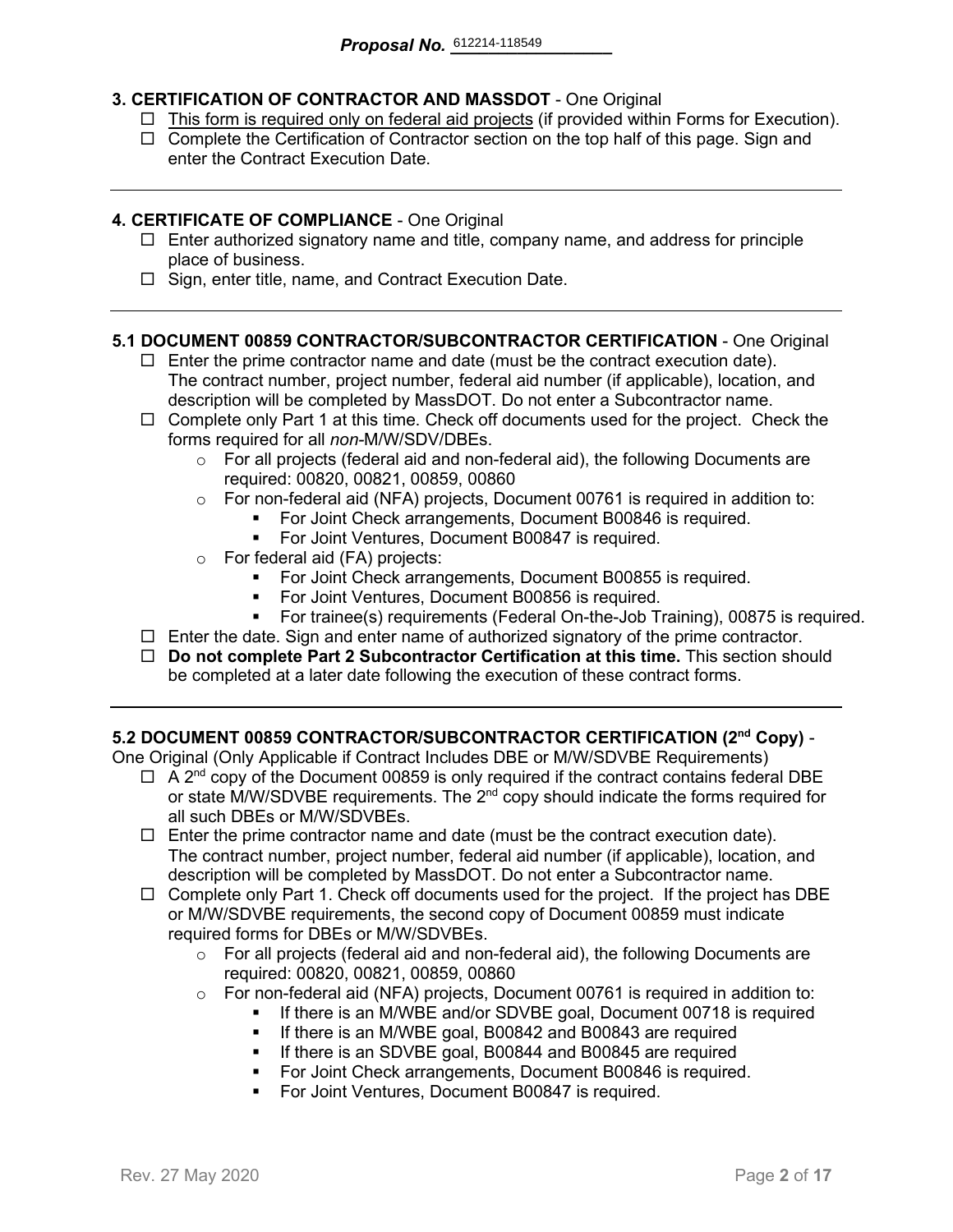- o For federal aid (FA) projects:
	- If there is a DBE goal, Documents 00719, B00853, B00854 are required.
	- For Joint Check arrangements, Document B00855 is required.
	- **For Joint Ventures, Document B00856 is required.**
	- For trainee(s) requirements (Federal On-the-Job Training), 00875 is required.
- $\Box$  Enter the date. Sign and enter name of authorized signatory of the prime contractor.
- **Do not complete Part 2 Subcontractor Certification at this time.** This section should be completed at a later date following the execution of these contract forms.

### **6. OUT OF STATE CERTIFICATE (SAMPLE)** - One Original

- $\Box$  If your corporation is not located in Massachusetts, an Out of State Certificate certifying that you are eligible to do business in the Commonwealth of Massachusetts must be submitted. This certificate is obtained at the Secretary of State's office, One Ashburton Place, 17th Floor, Boston, MA 02108, (617) 727-9640.
- $\Box$  A digital copy of this certificate must be included together with the electronic submission of the Contractor forms and the Insurance forms, and a paper copy provided by mail with the original Contractor and Insurance forms.
- **7. DIESEL CONSTRUCTION EQUIPMENT DATA SHEET** One Original (If Applicable)
	- $\Box$  Submit a certified list of all applicable Diesel Construction Equipment (DCE) to be utilized on the project and provide the required information for each DCE in tabular form. A standardized form is provided; an electronic file may be submitted.
	- $\Box$  For each piece of DCE, the Contractor must also submit digital color pictures showing the machine and the MassDOT-issued compliance label (with inspection tag number).
	- $\Box$  The Contractor and subcontractor must maintain detailed records of all DCE used on the project, including the duration times the DCE is used on the project site. Records must be available for inspection by MassDOT. The engineer must be immediately notified of any new DCE brought onto the project.
	- $\Box$  For more information on the Diesel Retrofit Specification please visit [www.mass.gov.](https://www.mass.gov/service-details/massdot-diesel-retrofit-specification)

**Complete and sign the Contractor forms electronically, following the checklist. The Contractor forms and the Insurance forms must be returned together electronically by email within fourteen (14) calendar days of the contract award to the Office of Construction Contracts. In addition to sending an electronic copy of both the Contractor and Insurance forms, an original copy of the Contractor forms (with electronic signatures) and Insurance forms (with wet signatures) must be mailed together to the Office of Construction Contracts.**

> Please contact the Office of Construction Contracts with questions at [MassDOTspecifications@dot.state.ma.us.](mailto:MassDOTspecifications@dot.state.ma.us)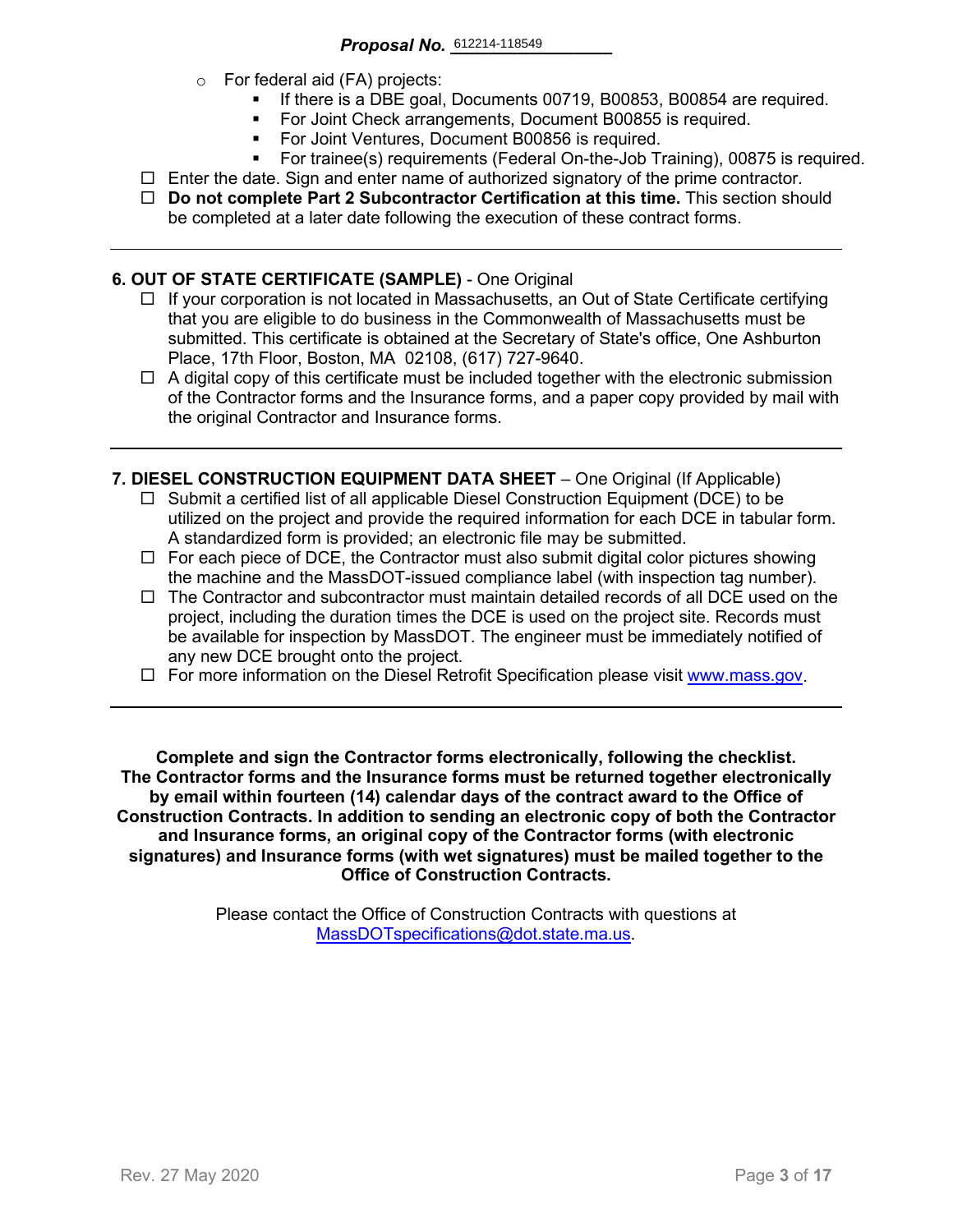## 1. CONTRACT

**Clause 1.** This agreement made **Execution Datel** (Contract Execution Date), between the Commonwealth of Massachusetts, by the Massachusetts Department of Transportation – Highway Division, for the said Commonwealth, and

\_\_\_\_\_\_\_\_\_\_\_\_\_\_\_\_\_\_\_\_\_\_\_\_\_\_\_\_\_\_\_\_\_\_\_\_\_\_\_\_\_\_\_\_\_\_\_\_\_\_\_\_\_\_\_\_\_\_\_\_\_\_\_ (Contractor Name),

| $\Box$ [OPTION 1 – LLC or JV] a              | (Type of Business Structure)                                                     |
|----------------------------------------------|----------------------------------------------------------------------------------|
|                                              | registered to do business in the Commonwealth of Massachusetts under MGL Chapter |
| 156C and having a usual place of business in |                                                                                  |
|                                              | (Contractor Town/City),                                                          |

(Contractor State), herein called the Contractor.

*or*

| □ [OPTION 2 - In-State Contractor] a _______________________(Type of Business Structure)<br>duly organized under the laws of the Commonwealth of Massachusetts and having a |                                                   |
|-----------------------------------------------------------------------------------------------------------------------------------------------------------------------------|---------------------------------------------------|
| usual place of business in                                                                                                                                                  | (Contractor Town/City),                           |
| Massachusetts, herein called the Contractor.                                                                                                                                |                                                   |
|                                                                                                                                                                             |                                                   |
| or                                                                                                                                                                          |                                                   |
|                                                                                                                                                                             |                                                   |
| $\Box$ [OPTION 3 – Out-of-State Contractor] a                                                                                                                               | (Type of Business Structure)                      |
| duly organized under the laws of                                                                                                                                            | (Contractor State) and                            |
| registered to do business in the Commonwealth of Massachusetts and having a usual                                                                                           |                                                   |
| place of business in                                                                                                                                                        | (Contractor Town/City),                           |
|                                                                                                                                                                             | (Contractor State), herein called the Contractor. |

Additional Notes:

**Clause 2.** Witnesseth, That the parties to this agreement, each in consideration of the agreements on the part of the other herein contained, do hereby agree, the Commonwealth of Massachusetts for itself, and said Contractor for itself and its successors and assigns as follows: The contractor agrees to furnish all equipment, machinery, tools and labor and furnish and deliver all materials required to be furnished and delivered in and about the improvement and to do and perform all work in

District 1 - Scheduled and Emergency Bridge Superstructure Repairs at Various Locations (Project Name)

in strict conformity with the provisions herein contained and of the Notice to Contractors, Proposal and Special Provisions hereto attached, and the applicable Standard Specifications for Highways and Bridges with the plans referred to herein. All said plans, Standard Specifications, Supplemental Specifications, Special Provisions, Notice to Contractors and Proposal are hereby made a part of this contract.

**Clause 3.** In consideration of the foregoing premises the Commonwealth agrees to pay and the Contractor agrees to receive as full compensation for everything furnished and done by the Contractor under this contract, including all work required but not shown on the plans for the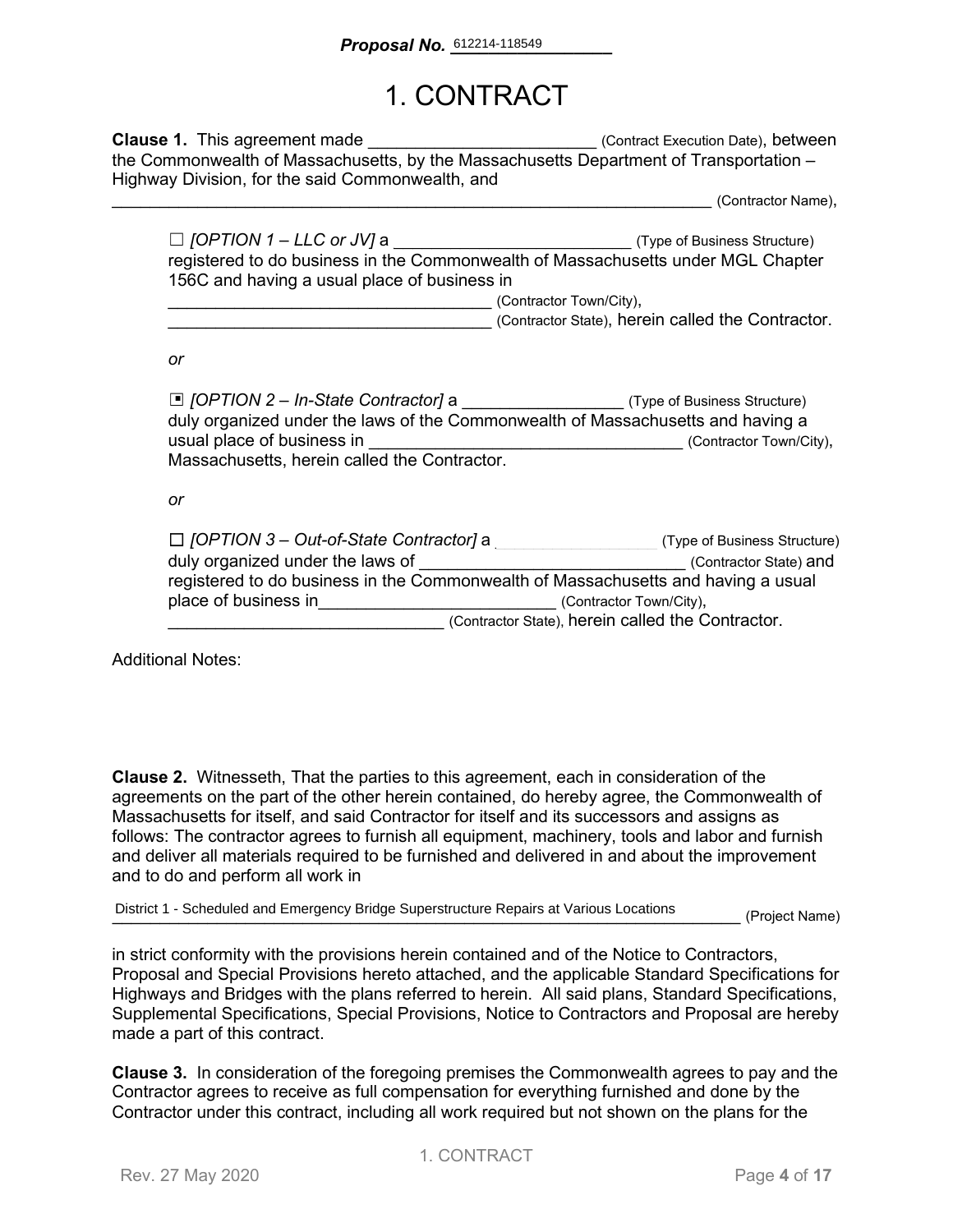items herein mentioned, and also for all loss or damage arising out of the nature of the work aforesaid, or from the action of the elements, or from any delay or from any unforeseen obstruction or difficulty encountered in the prosecution of the work, and for all risks of every description connected with the work, and for all expenses incurred by or in consequence of the suspension or discontinuance of the work as herein specified, and for well and faithfully completing the work, and the whole thereof, as herein provided, such unit prices are set out in the accompanying proposal, and for all work required, for which there is no item in the proposal, such compensation as is provided for in the aforesaid specifications.

On November 1, 2009, the Massachusetts Department of Highways was abolished, and all assets, liabilities, and obligations became those of the Massachusetts Department of Transportation. Anywhere in this contract the terms Commission, Commonwealth, Department of Public Works, Department, Massachusetts Highway Department, MassHighway, Party of the First Part, or any other term intending to mean the former Massachusetts Department of Highways is herein used, it shall be interpreted to mean the Massachusetts Department of Transportation or applicable employee of MassDOT unless the context clearly requires otherwise.

Pursuant to St. 2009, c. 25 "An Act Modernizing the Transportation Systems of the Commonwealth", as amended, the Massachusetts Department of Transportation has by operation of law inherited all rights and obligations pursuant to any contract, and therefore parties to this contract hereby acknowledge and agree that its terms shall be liberally construed and interpreted to maintain the rights and obligations of the Massachusetts Department of Transportation. Furthermore, the parties hereby acknowledge and agree that the transfer of all rights and obligations from the Massachusetts Department of Highways to the Massachusetts Department of Transportation shall not have the effect of altering or eliminating any provision of this contract in a manner that inures to the detriment of the Massachusetts Department of Transportation.

In witness whereof, the said Contractor has caused these presents to be signed in its name and behalf and its corporate seal to be hereto affixed by

\_\_\_\_\_\_\_\_\_\_\_\_\_\_\_\_\_\_\_\_\_\_\_\_\_\_\_\_\_\_\_\_\_\_\_\_\_\_\_\_\_ (Authorized Signatory Name)

|                                                                                                                                                                        | $\alpha$                                         |
|------------------------------------------------------------------------------------------------------------------------------------------------------------------------|--------------------------------------------------|
| its<br><u> 1989 - Johann Barbara, martin amerikan basar dan berasal dalam basa dalam basar dalam basar dalam basar dala</u>                                            | (Authorized Signatory Title)                     |
| thereto duly authorized, and the said Commonwealth has executed these presents by The<br>Massachusetts Department of Transportation on the year and day above written. |                                                  |
| X.<br>Massachusetts Department of Transportation                                                                                                                       | (Authorized Representative Signature)            |
| BY X                                                                                                                                                                   | (Authorized Signature)                           |
|                                                                                                                                                                        | (Authorized Signatory Name)<br>(Contractor Name) |
|                                                                                                                                                                        | <b>Contractor Corporate Seal</b>                 |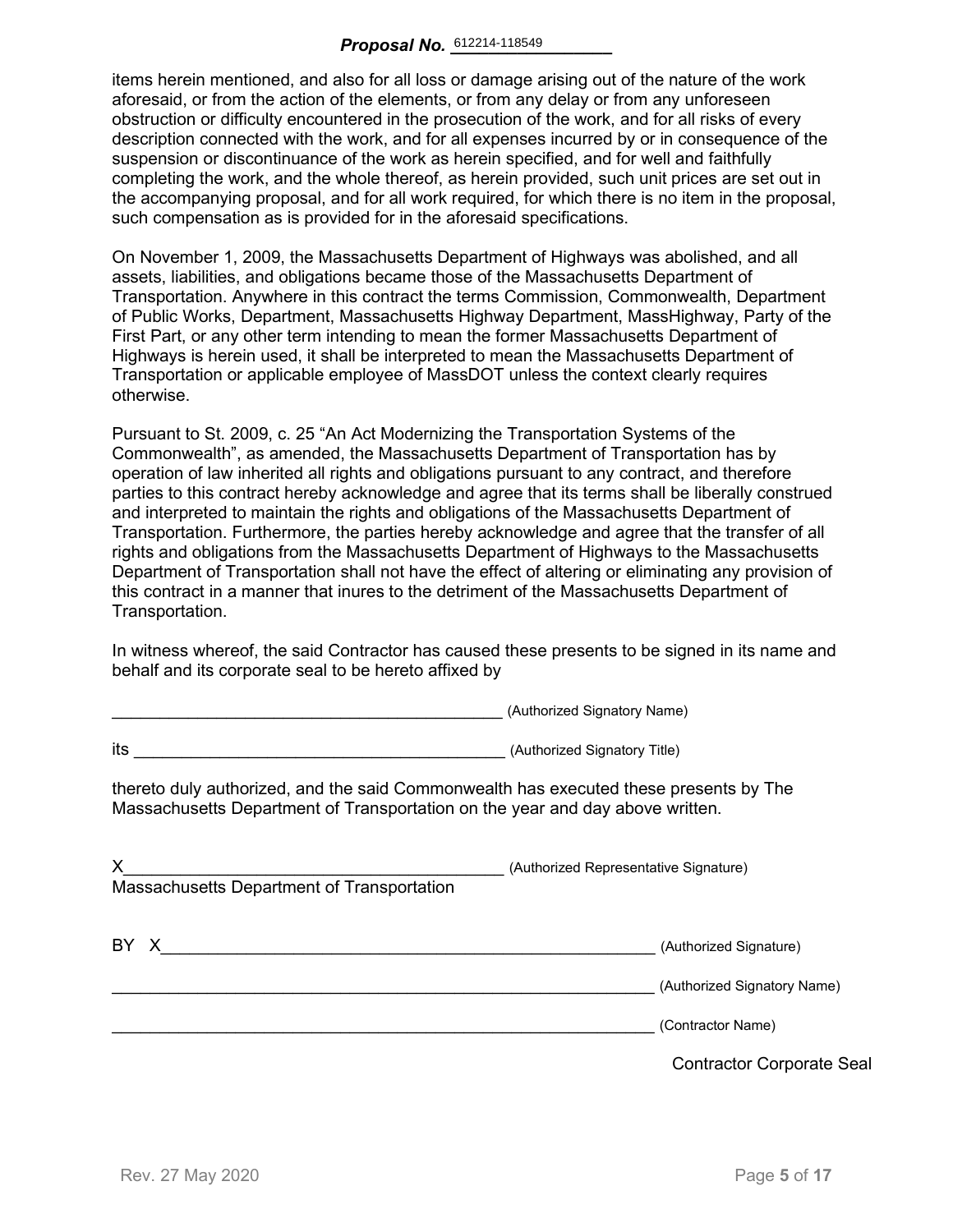## 2. AUTHORIZED SIGNATORY

|    | $\Box$ <i>[Option 1]</i> At a meeting of the Board of Directors of the                                                                                                                                                                                                                           |                                                      |
|----|--------------------------------------------------------------------------------------------------------------------------------------------------------------------------------------------------------------------------------------------------------------------------------------------------|------------------------------------------------------|
|    | (Date of Meeting), at which all the Directors were present or waived notice, it was                                                                                                                                                                                                              | (Contractor Name) held on                            |
|    |                                                                                                                                                                                                                                                                                                  |                                                      |
| or |                                                                                                                                                                                                                                                                                                  |                                                      |
|    | $\Box$ /Option 2] At a regularly called meeting of the Board of Directors of the                                                                                                                                                                                                                 |                                                      |
|    |                                                                                                                                                                                                                                                                                                  | (Contractor Name)                                    |
|    | held on <u>New Your Chate of Meeting</u> ), at which a quorum was present, it was                                                                                                                                                                                                                |                                                      |
|    |                                                                                                                                                                                                                                                                                                  |                                                      |
|    | they are hereby authorized to execute contracts and bonds in the name and behalf of said<br>company, and affix its corporate seal thereto; and such execution of any contract or obligation in<br>Authorized Signatory) under seal of this company shall be valid and binding upon this company. | (Title of Authorized Signatory) of this company, and |
|    | A True Copy Attest:                                                                                                                                                                                                                                                                              |                                                      |
|    |                                                                                                                                                                                                                                                                                                  |                                                      |
|    | (Clerk Name) (Clerk Name)                                                                                                                                                                                                                                                                        |                                                      |
|    |                                                                                                                                                                                                                                                                                                  |                                                      |
|    |                                                                                                                                                                                                                                                                                                  |                                                      |
|    |                                                                                                                                                                                                                                                                                                  | (Contract Execution Date)                            |
|    | Clerk Name) hereby certify that I am the clerk of the contract the clerk of the                                                                                                                                                                                                                  |                                                      |
|    | <u> 1980 - Jan Samuel Barbara, martxa a shekara 1980 - Ann an t-Ann an t-Ann an t-Ann an t-Ann an t-Ann an t-Ann </u>                                                                                                                                                                            | (Contractor Name) and that                           |
|    |                                                                                                                                                                                                                                                                                                  |                                                      |
|    |                                                                                                                                                                                                                                                                                                  |                                                      |
|    | the above vote has not been amended or rescinded and remains in full force and as of this date.                                                                                                                                                                                                  |                                                      |
|    | Clerk X <u>Alexander State Clerk X</u>                                                                                                                                                                                                                                                           | (Clerk Signature)                                    |
|    |                                                                                                                                                                                                                                                                                                  | <b>Contractor Corporate Seal</b>                     |
|    |                                                                                                                                                                                                                                                                                                  |                                                      |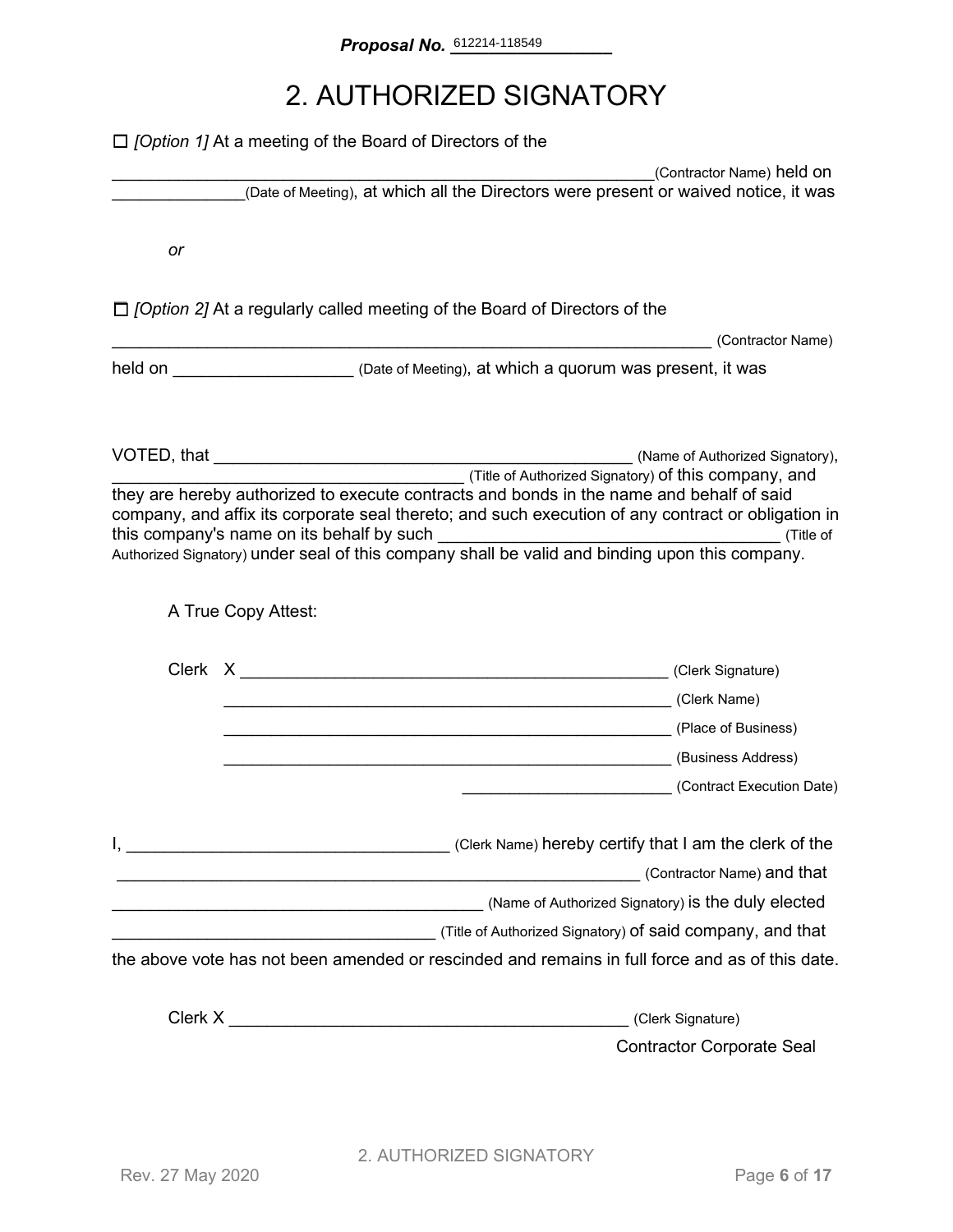| State Contract No.  | 118549               |
|---------------------|----------------------|
| Federal Aid Project | <b>NFA</b>           |
| State               | <b>MASSACHUSETTS</b> |

### 3. CERTIFICATION OF CONTRACTOR AND MASSDOT

### *Certification of Contractor*

| I hereby certify that I am the                    | (Authorized Signatory Title) |
|---------------------------------------------------|------------------------------|
| and duly authorized representative of the firm of |                              |
|                                                   |                              |

\_\_\_\_\_\_\_\_\_\_\_\_\_\_\_\_\_\_\_\_\_\_\_\_\_\_\_\_\_\_\_\_\_\_\_\_\_\_\_\_\_\_\_\_\_\_\_\_\_\_\_\_\_\_\_\_\_\_\_\_\_\_\_ (Contractor Name)

| whose address is                                            | (Contractor Address) |
|-------------------------------------------------------------|----------------------|
| and that neither I nor the above firm I here represent has: |                      |

- a. employed or retained for a commission, percentage, brokerage contingent fee, or other consideration, any firm or person (other than a bona fide employee working solely for me or the above contractor) to solicit or secure this contract,
- b. agreed, as an express or implied condition for obtaining this contract to employ or retain the services of any firm or person in connection with carrying out the contract;

except as here expressly stated (if any):

I acknowledge that this certificate is to be furnished to the State Highway Department and the Federal Highway Administration U.S. Department of Transportation in connection with this contract involving participation of Federal Aid Highway Funds, and is subject to applicable State and Federal Laws, both criminal and civil.

\_\_\_\_\_\_\_\_\_\_\_\_\_\_\_\_\_\_\_\_\_\_\_\_\_\_\_\_\_\_\_\_\_\_\_\_\_\_\_\_\_\_\_\_\_\_\_\_\_\_\_\_\_\_\_\_\_\_\_\_\_\_\_\_\_\_\_\_\_\_\_\_\_\_\_\_ \_\_\_\_\_\_\_\_\_\_\_\_\_\_\_\_\_\_\_\_\_\_\_\_\_\_\_\_\_\_\_\_\_\_\_\_\_\_\_\_\_\_\_\_\_\_\_\_\_\_\_\_\_\_\_\_\_\_\_\_\_\_\_\_\_\_\_\_\_\_\_\_\_\_\_\_

| Signature X |                        | )ate |                           |
|-------------|------------------------|------|---------------------------|
|             | (Authorized Signature) |      | (Contract Execution Date) |

### *Certification of MassDOT – Highway Division*

I hereby certify that I am the Chief Engineer of the MassDOT – Highway Division of the Commonwealth of Massachusetts and the above contracting firm or his representative has not been required, directly or indirectly as an express or implied condition in connection with obtaining and carrying out this contract to

- a. employ or retain, or agree to employ or retain, any firm or person or
- b. pay, or agree to pay, to any firm or person, or organization, any fee, contribution, donation or consideration of any kind;

except as here expressly state (if any):

I acknowledge that this certificate is to be furnished to the Federal Highway Administration U.S. Department of Transportation in connection with this contract involving participation of Federal Aid Highway Funds, and is subject to applicable State and Federal Laws, both criminal and civil.

\_\_\_\_\_\_\_\_\_\_\_\_\_\_\_\_\_\_\_\_\_\_\_\_\_\_\_\_\_\_\_\_\_\_\_\_\_\_\_\_\_\_\_\_\_\_\_\_\_\_\_\_\_\_\_\_\_\_\_\_\_\_\_\_\_\_\_\_\_\_\_\_\_\_\_\_ \_\_\_\_\_\_\_\_\_\_\_\_\_\_\_\_\_\_\_\_\_\_\_\_\_\_\_\_\_\_\_\_\_\_\_\_\_\_\_\_\_\_\_\_\_\_\_\_\_\_\_\_\_\_\_\_\_\_\_\_\_\_\_\_\_\_\_\_\_\_\_\_\_\_\_\_.

| Date<br>Signature X |
|---------------------|
|---------------------|

3. CERTIFICATION OF CONTRACTOR AND MASSDOT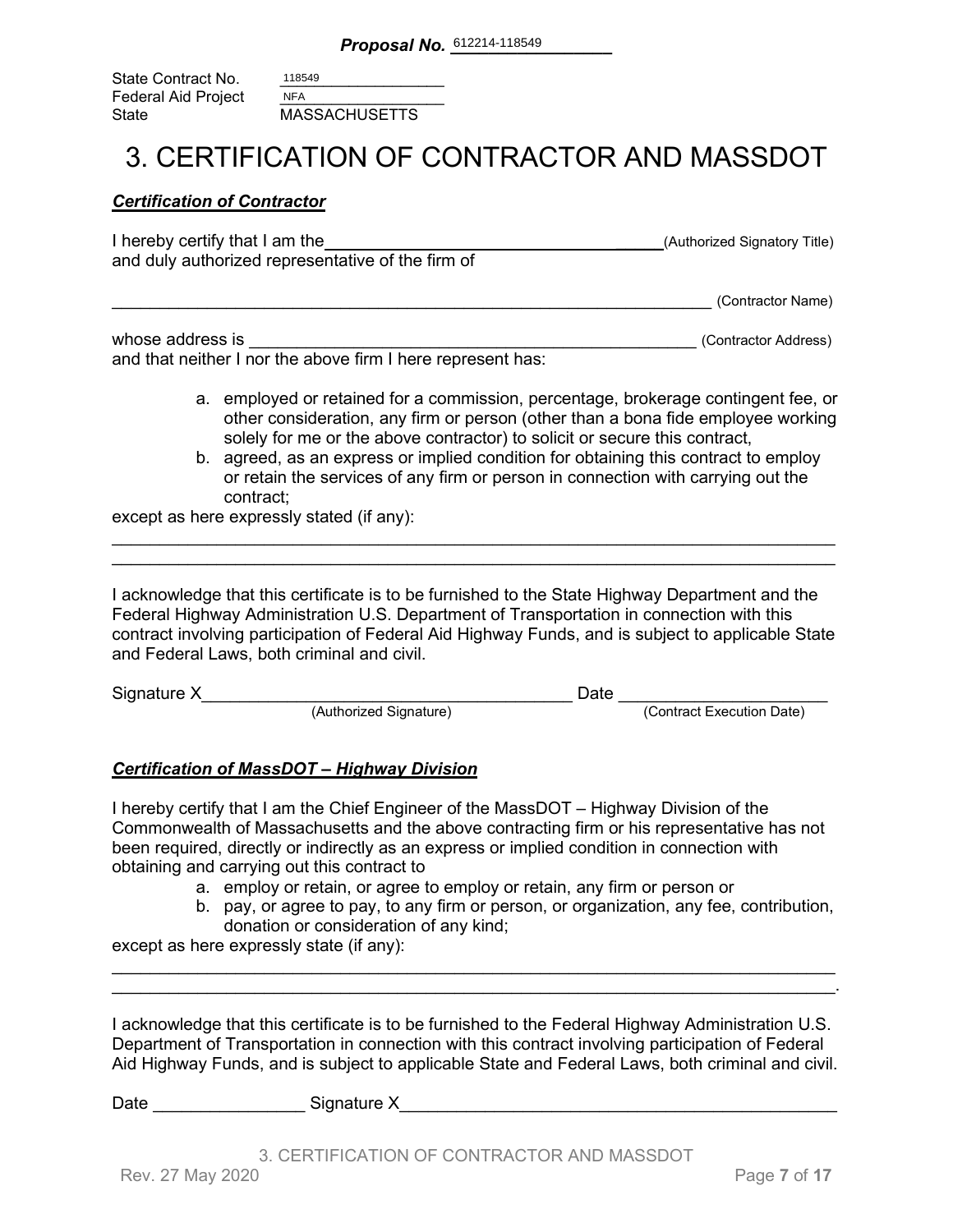|                                     | (Name of Authorized Signatory),                          |
|-------------------------------------|----------------------------------------------------------|
|                                     | (Title of Authorized Signatory) authorized signatory for |
|                                     | (Legal Contractor Name) whose principal place of         |
| business is at                      | (Contractor Address)                                     |
| and Contractor Vendor/Customer Code | (Contractor Vendor/Customer Code)                        |

do hereby certify, under the pains and penalties of perjury, that the aforementioned Contractor has complied and will continue to comply with all applicable laws, regulations, Executive Orders and policies, including, but not limited to, the following:

### *STATE TAX COMPLIANCE*

All laws of the Commonwealth relating to taxes, including Section 36 of Chapter 233 of the Acts of 1983, amending Section of 49A (b), of Chapter 62C, General Laws;

### *MASSACHUSETTS EMPLOYMENT SECURITY*

All employment security laws of the Commonwealth, including Section 19A (b) of Chapter 151A of the General Laws and all others related to contributions and payments in lieu of contributions;

### *EXECUTIVE ORDER 481 – PROHIBITING THE USE OF UNDOCUMENTED WORKERS ON STATE CONTRACTS*

Contractor shall not knowingly use undocumented workers in connection with the performance of this Contract; that pursuant to federal requirements, the Contractor shall verify the immigration status of all workers assigned to this Contract, and all subcontracts related thereto, without engaging in unlawful discrimination; and that the Contractor shall not knowingly or recklessly alter, falsify, or accept altered or falsified documents from any such worker(s). The Contractor understands and agrees that breach of any of these terms during the period of each contract may be regarded as a material breach, subjecting the Contractor to sanctions, including but not limited to monetary penalties, withholding of payments, contract suspension or termination.

#### *CONSTRUCTION EQUIPMENT STANDARD – HIGHWAY SPECIFICATION 7.02*

DEP Mass Clean Diesel Program, whereby any and all large non-road (greater than 50 horsepower) diesel construction equipment (DCE) to be used in this contract has emission control devices installed, such as oxidation catalysts or particulate filters, on the exhaust system side of the diesel combustion engine equipment. Contractor further agrees to provide a list of said DCE to the Massachusetts Department of Transportation – Highway Division prior to its actual use in connection with this Contract, including but not limited to the number of vehicles subject to this certification and the number of vehicles retrofitted by vehicle type.

I acknowledge that this certificate is being furnished as a requirement under this Contract, and is subject to applicable, State and Federal Laws, both criminal and civil.

X\_\_\_\_\_\_\_\_\_\_\_\_\_\_\_\_\_\_\_\_\_\_\_\_\_\_\_\_\_\_\_\_\_\_\_ \_\_\_\_\_\_\_\_\_\_\_\_\_\_\_\_\_\_\_\_\_\_\_\_\_\_\_\_\_\_\_\_\_\_\_\_\_\_ Authorized Signature Title of Authorized Signatory

Name of Authorized Signatory **Execution Contract Execution Date**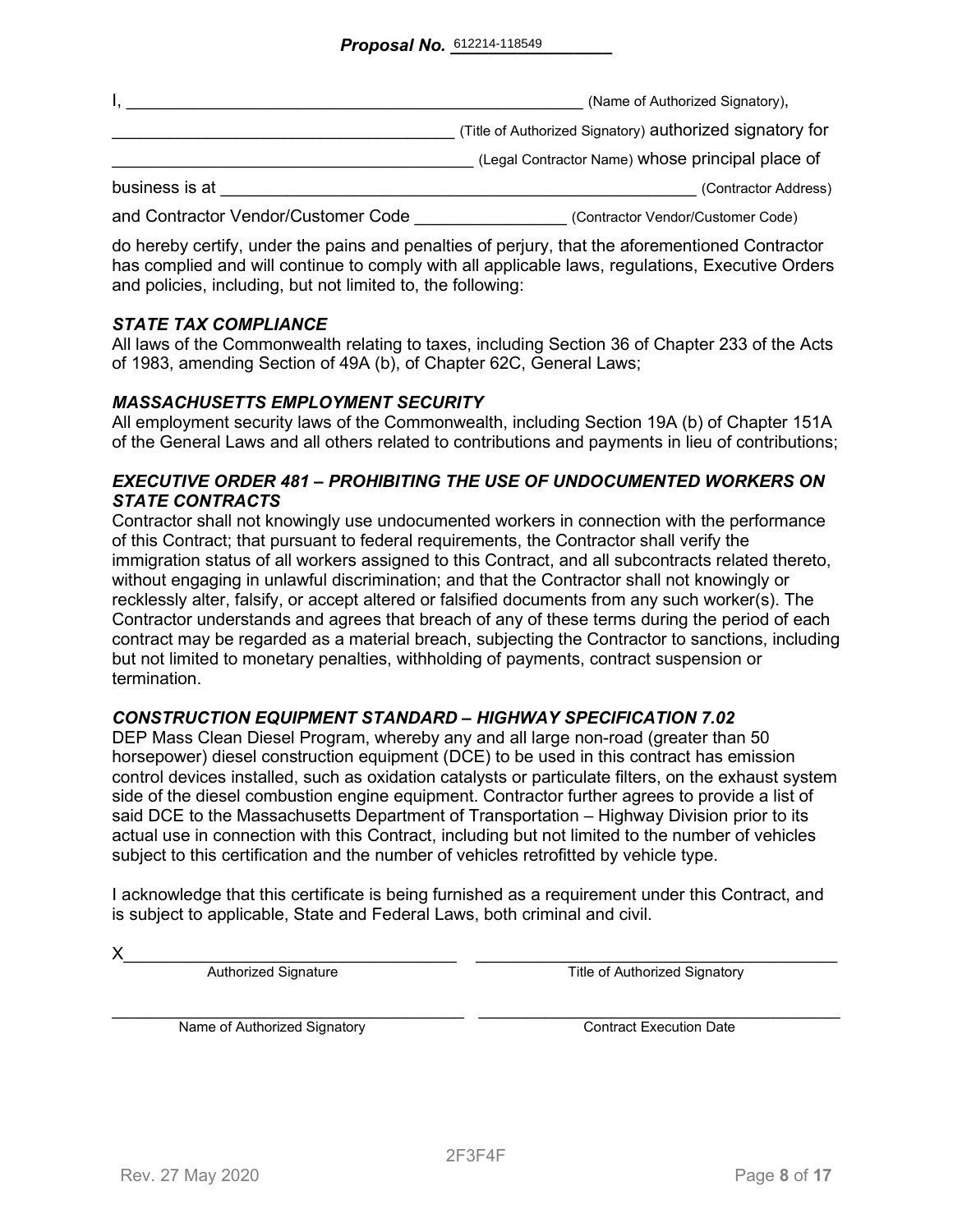## 5.1 DOCUMENT 00859 CONTRACTOR / SUBCONTRACTOR CERTIFICATION FORM ‡

| Contractor: |  |
|-------------|--|

Date:  $\Box$ 

‡This form shall be prepared and submitted to MassDOT for every subcontractor; the Prime Contractor shall ensure that the indicated documents have been given, as applicable, to its Sub-Contractors.

Subcontractor:

Contract No.: 118549 Project No.: 612214 Federal Aid No.: NFA

Location:\_\_\_\_\_\_\_\_\_\_\_\_\_\_\_\_\_\_\_\_\_\_\_\_\_\_\_\_\_\_\_\_\_\_\_\_\_\_\_\_\_\_\_\_\_\_\_\_\_\_\_\_\_\_\_\_\_\_\_\_\_\_\_\_\_\_\_\_\_ District 1

Project Description: District 1 - Scheduled and Emergency Bridge Superstructure Repairs at Various Locations

**PART 1 CONTRACTOR CERTIFICATION:** I hereby certify, as an authorized official of this company, that to the best of my knowledge, information and belief, the company is in compliance with all applicable federal and state laws, rules, and regulations governing fair labor and employment practices, that the company will not discriminate in their employment practices, that the company will make good faith efforts to comply with the minority employee and women employee workforce participation ratio goals and specific affirmative action steps contained in Contract Document 00820 Commonwealth of Massachusetts Supplemental Equal Employment Opportunity, Non-Discrimination and Affirmative Action Program, and that the company will comply with the special provisions and documentation indicated below (as checked).

I further hereby certify, as an authorized official of this company, that the special provisions and documentation indicated below (as checked) have been or are included in, and made part of, the Subcontractor Agreement entered into with the firm named above.

|        | This is not a Federally-aided construction project<br>Doc. $#$                                                                                                                                                         |
|--------|------------------------------------------------------------------------------------------------------------------------------------------------------------------------------------------------------------------------|
|        | 00718 - Participation by Minority Or Women's Business Enterprises and SDVOBE†<br>00761 – Certification Regarding Debarment, Suspension, Ineligibility, and Voluntary                                                   |
|        | Exclusion<br>00820 – MA Supplemental Equal Employment Opportunity, Non-Discrimination, and                                                                                                                             |
|        | <b>Affirmative Action Program</b><br>00821 – Electronic Reporting Requirements, Civil Rights Programs, and Certified                                                                                                   |
|        | Payroll<br>00859 - Contractor/Subcontractor Certification Form (this document)                                                                                                                                         |
| $\Box$ | 00860 - MA Employment Laws                                                                                                                                                                                             |
| $\Box$ | 00861 – Applicable State Wage Rates in the Contract Proposal**<br>B00842 - MA Schedule of Participation By Minority or Women Business Enterprises<br>(M/WBEs)                                                          |
|        | B00843 - MA Letter of Intent - M/WBEst                                                                                                                                                                                 |
|        | B00844 – Schedule of Participation By SDVOBE<br>B00845 - Letter of Intent - SDVOBE                                                                                                                                     |
|        | B00846 – M/WBE or SDVOBE Joint Check Arrangement Approval Form                                                                                                                                                         |
|        | B00847 - Joint Venture Affidavit<br>** Does not apply to Material Suppliers, unless performing work on-site<br>† Applies only if Subcontractor is a M/WBE; only include these forms for the particular M/WBE<br>Entity |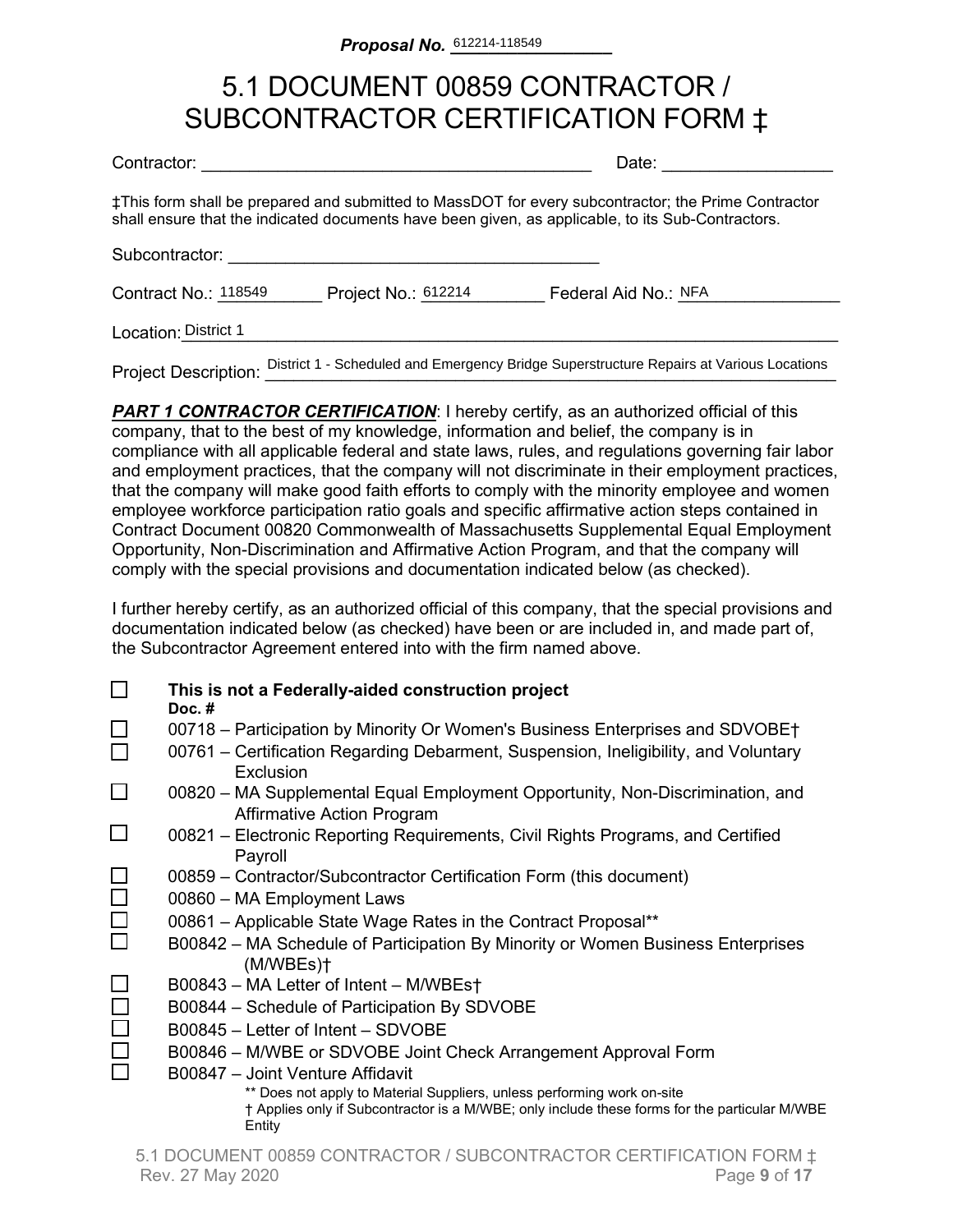|             | This is a Federally-aided construction project (Federal Aid Number is present)<br>Doc.#                           |  |  |  |  |  |  |  |  |
|-------------|-------------------------------------------------------------------------------------------------------------------|--|--|--|--|--|--|--|--|
|             | 00719 - Special Provisions for Participation by Disadvantaged Business Enterprises†                               |  |  |  |  |  |  |  |  |
|             | 00760 – Form FHWA 1273 - Required Contract Provisions for Federal-Aid Construction<br>Contracts                   |  |  |  |  |  |  |  |  |
|             | 00820 - MA Supplemental Equal Employment Opportunity, Non-Discrimination and<br><b>Affirmative Action Program</b> |  |  |  |  |  |  |  |  |
|             | 00821 – Electronic Reporting Requirements, Civil Rights Programs and Certified Payroll                            |  |  |  |  |  |  |  |  |
|             | 00859 - Contractor/Subcontractor Certification Form (this document)                                               |  |  |  |  |  |  |  |  |
|             | 00860 - MA Employment Laws                                                                                        |  |  |  |  |  |  |  |  |
|             | 00870 - Standard Federal Equal Employment Opportunity Construction Contract                                       |  |  |  |  |  |  |  |  |
|             | Specifications Executive Order 11246, 41 CFR Parts 60-4.2 and 60-4.3                                              |  |  |  |  |  |  |  |  |
|             | (Solicitations and Equal Opportunity Clauses)*                                                                    |  |  |  |  |  |  |  |  |
|             | 00875 - Federal Trainee Special Provisions                                                                        |  |  |  |  |  |  |  |  |
|             | B00853 - Schedule of Participation by Disadvantaged Business Enterprise†                                          |  |  |  |  |  |  |  |  |
|             | B00854 - Letter of Intent - DBEst                                                                                 |  |  |  |  |  |  |  |  |
|             | B00855 - DBE Joint Check Arrangement Approval Form<br>B00856 - Joint Venture Affidavit                            |  |  |  |  |  |  |  |  |
|             | 00861 / 00880 - Applicable state and federal wage rates from Contract Proposal**                                  |  |  |  |  |  |  |  |  |
|             | *Applicable only to Contracts or Subcontracts in excess of \$10,000                                               |  |  |  |  |  |  |  |  |
|             | **Does not apply to Material Suppliers, unless performing work on-site                                            |  |  |  |  |  |  |  |  |
|             | † Applies only if Subcontractor is a DBE; only include these forms for the particular DBE Entity                  |  |  |  |  |  |  |  |  |
| Signed this | (Contract Execution Date) Under The Pains And                                                                     |  |  |  |  |  |  |  |  |
|             | Penalties Of Perjury.                                                                                             |  |  |  |  |  |  |  |  |
| X.          | (Authorized Signature)                                                                                            |  |  |  |  |  |  |  |  |
|             | (Name of Authorized Signatory)                                                                                    |  |  |  |  |  |  |  |  |
|             | (Title of Authorized Signatory)                                                                                   |  |  |  |  |  |  |  |  |

**PART 2 SUBCONTRACTOR CERTIFICATION:** I hereby certify, as an authorized official of this company, that the required documents in Part 1 above were physically incorporated in our Agreement/Subcontract with the Contractor and give assurance that this company will fully comply or make every good faith effort to comply with the same. I further certify that:

- 1. This company recognizes that if this is a Federal-Aid Project, then this Contract is covered by the equal employment opportunity laws administered and enforced by the United States Department of Labor ("USDOL"), Office of Federal Contract Compliance Programs ('OFCCP"). By signing below, we acknowledge that this company has certain reporting obligations to the OFCCP, as specified by 41 CFR Part 60-4.2.
- 2. This company further acknowledges that any contractor with fifty (50) or more employees on a Federal-aid Contract with a value of fifty-thousand (\$50,000) dollars or more must annually file an EEO-1 Report (SF 100) to the EEOC, Joint Reporting Committee, on or before September 30th, each year, as specified by 41 CFR Part 60-1.7a.
- 3. For more information regarding the federal reporting requirements, please contact the USDOL, OFCCP Regional Office, at 1-646-264-3170 or EEO-1, Joint Reporting Committee at 1-866-286-6440. You may also find guidance at: <http://www.dol.gov/ofccp/TAguides/consttag.pdf> or [http://www.wdol.gov/dba.aspx#0.](http://www.wdol.gov/dba.aspx#0)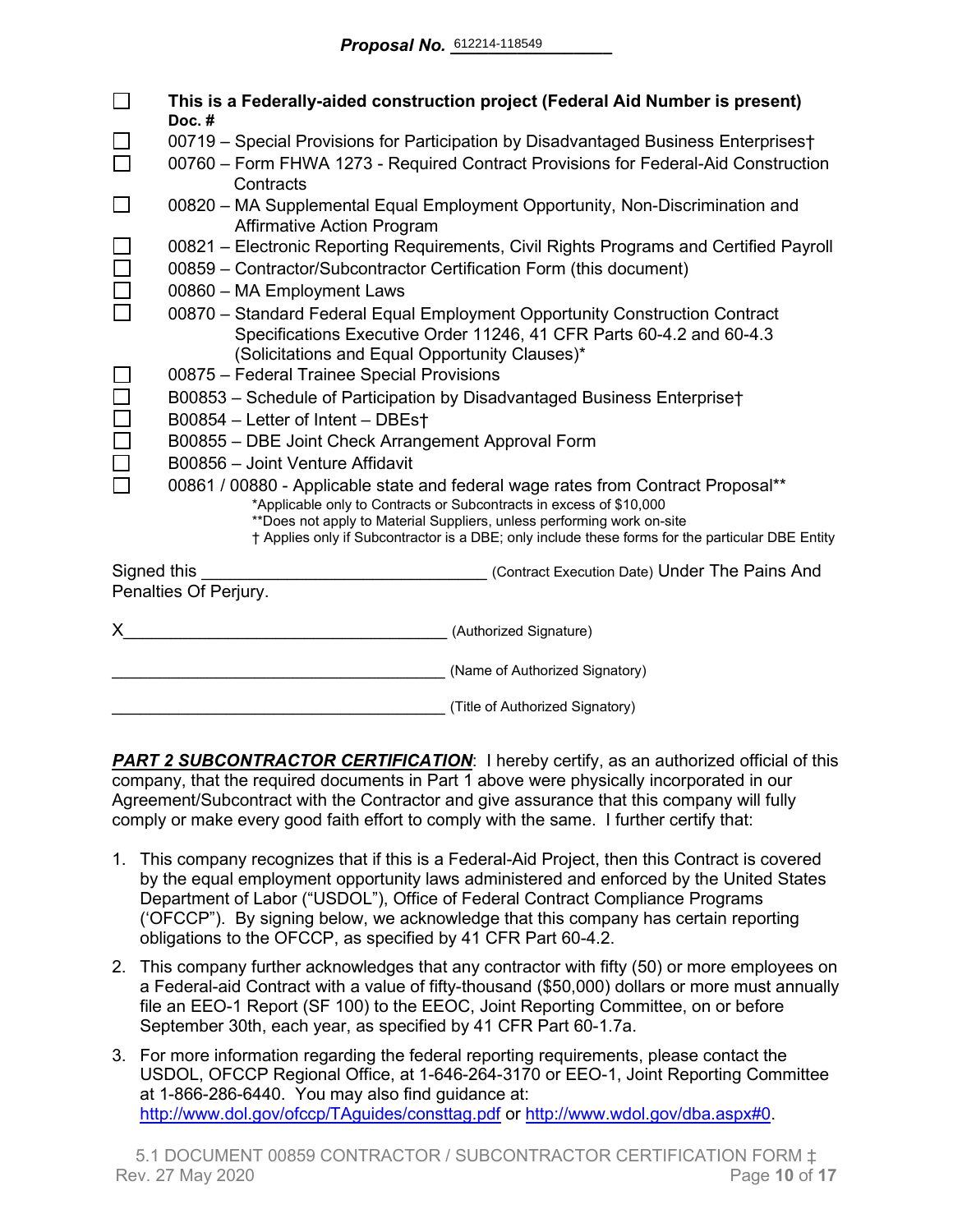- 4. This company  $\Box$  has  $\Box$  has not participated in a previous contract or subcontract subject to the Equal Opportunity clauses set forth in 41 CFR Part 60-4 and Executive Order 11246, and where required, has filed with the Joint Reporting Committee, the Director of the Office of Federal Contract Compliance Programs or the EEO Commission all reports due under the applicable filing requirements.
- 5. This company is in full compliance with applicable Federal and Commonwealth of Massachusetts laws, rules, and regulations and is not currently debarred or disqualified from bidding on or participating in construction contracts in any jurisdiction of the United States. See : http://www.massdot.state.ma.us/Debarred.aspx.
- 6. This company is properly registered and in good standing with the Office of the Secretary of the Commonwealth.

| Signed this<br>And Penalties Of Perjury. | (Subcontractor Certification Date) Under The Pains |
|------------------------------------------|----------------------------------------------------|
| Subcontractor:                           | Х                                                  |
| Address:                                 | (Authorized Signature)                             |
| Telephone Number:                        |                                                    |
| Federal I.D. Number:                     | (Print Name and Title)                             |
| <b>Estimated Start Date:</b>             |                                                    |
| <b>Estimated Completion Date:</b>        |                                                    |
| <b>Estimated Dollar Amount:</b>          | Date                                               |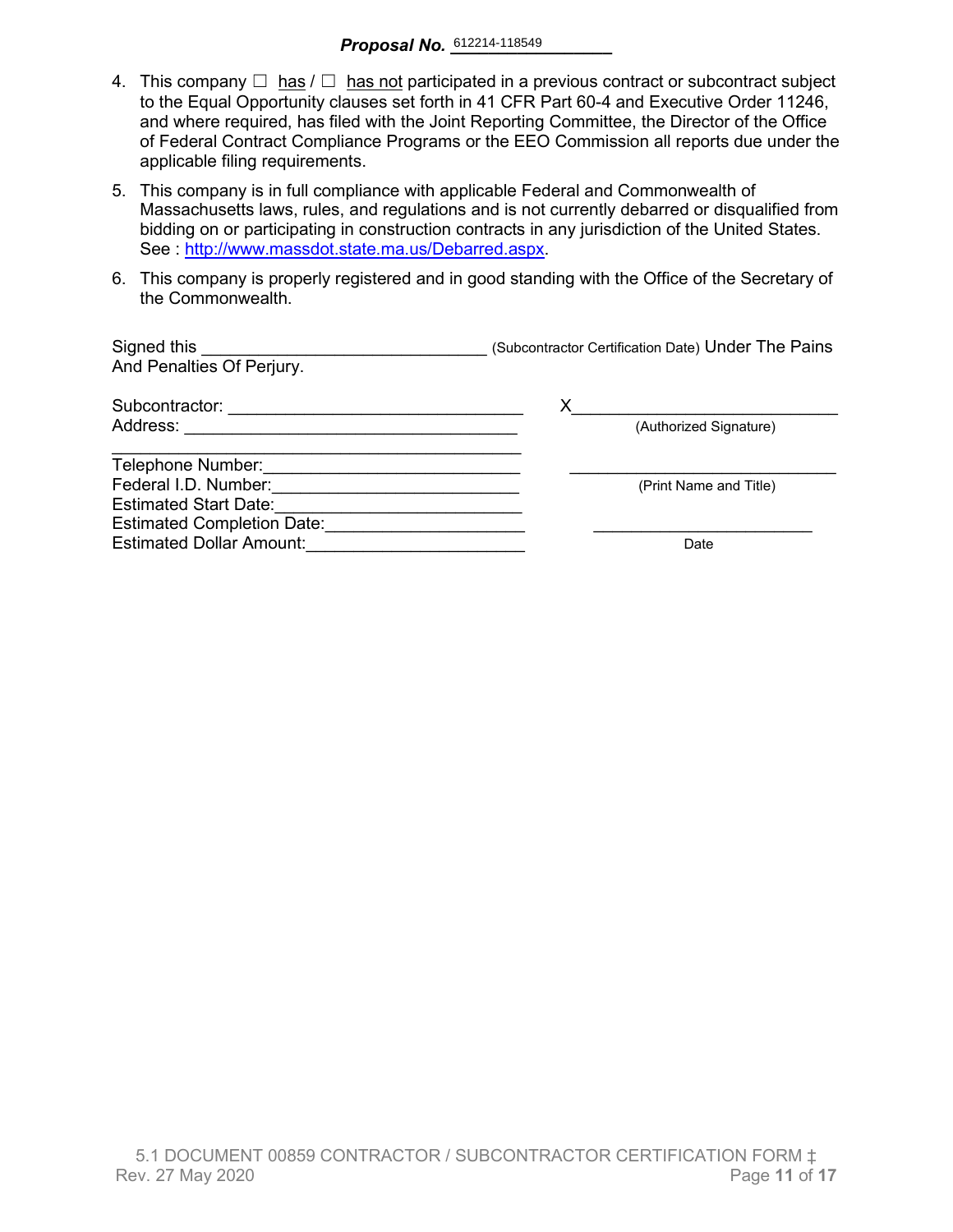## 5.2 DOCUMENT 00859 CONTRACTOR / SUBCONTRACTOR CERT. FORM  $\ddagger$  (2<sup>nd</sup> Copy)

| Contractor:          | Date:               |                                                                                                                                                                                                          |
|----------------------|---------------------|----------------------------------------------------------------------------------------------------------------------------------------------------------------------------------------------------------|
|                      |                     | ‡This form shall be prepared and submitted to MassDOT for every subcontractor; the Prime Contractor<br>shall ensure that the indicated documents have been given, as applicable, to its Sub-Contractors. |
| Subcontractor:       |                     |                                                                                                                                                                                                          |
| Contract No.: 118549 | Project No.: 612214 | Federal Aid No.: NFA                                                                                                                                                                                     |
| Location: District 1 |                     |                                                                                                                                                                                                          |
|                      |                     |                                                                                                                                                                                                          |

Project Description: District 1 - Scheduled and Emergency Bridge Superstructure Repairs at Various Locations

**PART 1 CONTRACTOR CERTIFICATION:** I hereby certify, as an authorized official of this company, that to the best of my knowledge, information and belief, the company is in compliance with all applicable federal and state laws, rules, and regulations governing fair labor and employment practices, that the company will not discriminate in their employment practices, that the company will make good faith efforts to comply with the minority employee and women employee workforce participation ratio goals and specific affirmative action steps contained in Contract Document 00820 Commonwealth of Massachusetts Supplemental Equal Employment Opportunity, Non-Discrimination and Affirmative Action Program, and that the company will comply with the special provisions and documentation indicated below (as checked).

I further hereby certify, as an authorized official of this company, that the special provisions and documentation indicated below (as checked) have been or are included in, and made part of, the Subcontractor Agreement entered into with the firm named above.

| This is not a Federally-aided construction project<br>Doc. $#$                                                                                                                     |
|------------------------------------------------------------------------------------------------------------------------------------------------------------------------------------|
| 00718 – Participation by Minority Or Women's Business Enterprises and SDVOBE†                                                                                                      |
| 00761 – Certification Regarding Debarment, Suspension, Ineligibility, and Voluntary<br>Exclusion                                                                                   |
| 00820 – MA Supplemental Equal Employment Opportunity, Non-Discrimination, and<br><b>Affirmative Action Program</b>                                                                 |
| 00821 – Electronic Reporting Requirements, Civil Rights Programs, and Certified<br>Payroll                                                                                         |
| 00859 – Contractor/Subcontractor Certification Form (this document)                                                                                                                |
| 00860 - MA Employment Laws                                                                                                                                                         |
| 00861 - Applicable State Wage Rates in the Contract Proposal**                                                                                                                     |
| B00842 – MA Schedule of Participation By Minority or Women Business Enterprises<br>(M/WBEs)                                                                                        |
| B00843 - MA Letter of Intent - M/WBEst                                                                                                                                             |
| B00844 - Schedule of Participation By SDVOBE                                                                                                                                       |
| B00845 - Letter of Intent - SDVOBE                                                                                                                                                 |
| B00846 – M/WBE or SDVOBE Joint Check Arrangement Approval Form                                                                                                                     |
| B00847 - Joint Venture Affidavit                                                                                                                                                   |
| ** Does not apply to Material Suppliers, unless performing work on-site<br>† Applies only if Subcontractor is a M/WBE; only include these forms for the particular M/WBE<br>Entity |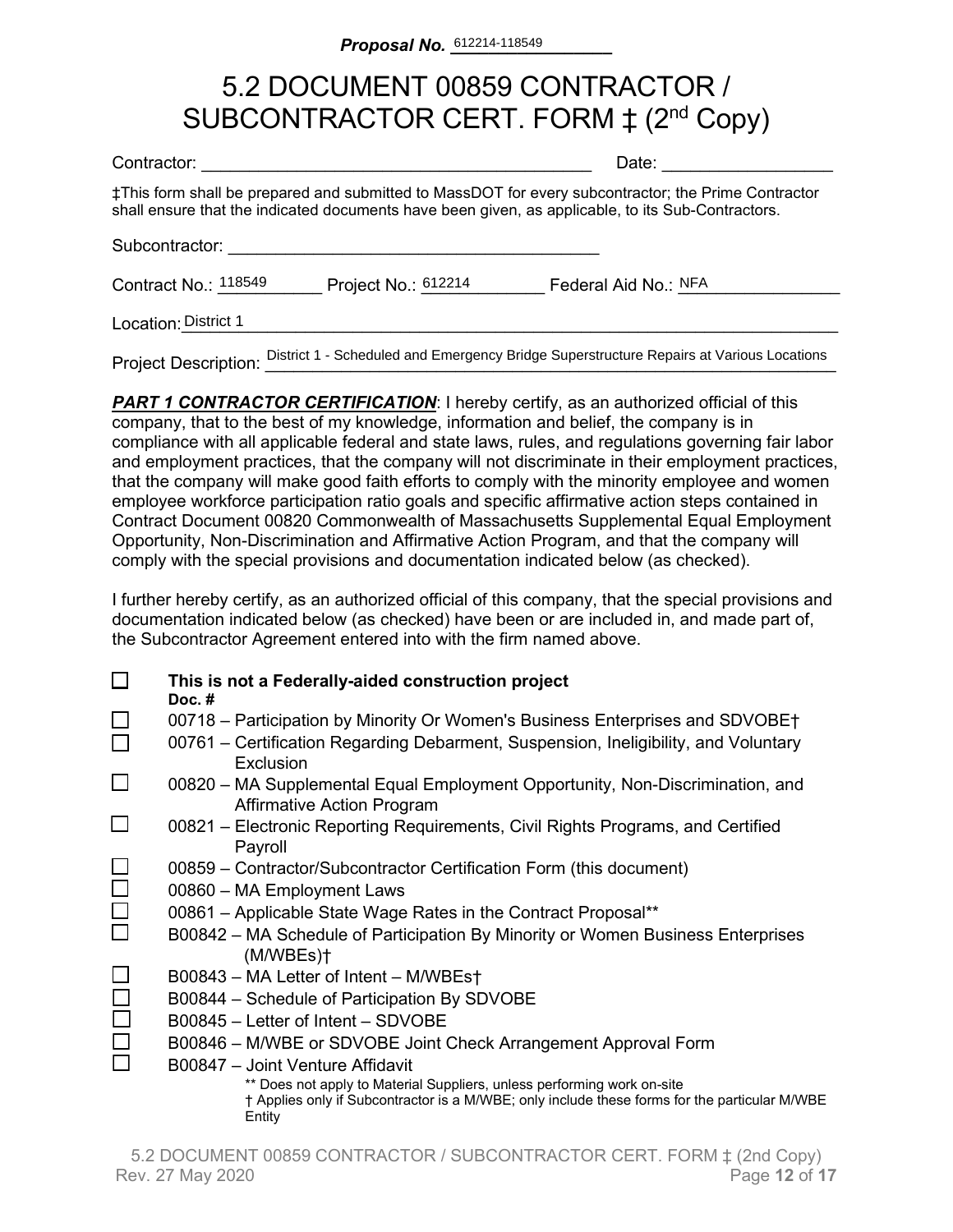|             | This is a Federally-aided construction project (Federal Aid Number is present)<br>Doc.#                                                                                                                                                                                                                                               |  |  |  |  |  |  |  |  |  |
|-------------|---------------------------------------------------------------------------------------------------------------------------------------------------------------------------------------------------------------------------------------------------------------------------------------------------------------------------------------|--|--|--|--|--|--|--|--|--|
|             | 00719 - Special Provisions for Participation by Disadvantaged Business Enterprises†                                                                                                                                                                                                                                                   |  |  |  |  |  |  |  |  |  |
|             | 00760 - Form FHWA 1273 - Required Contract Provisions for Federal-Aid Construction<br>Contracts                                                                                                                                                                                                                                       |  |  |  |  |  |  |  |  |  |
|             | 00820 – MA Supplemental Equal Employment Opportunity, Non-Discrimination and<br><b>Affirmative Action Program</b>                                                                                                                                                                                                                     |  |  |  |  |  |  |  |  |  |
|             | 00821 – Electronic Reporting Requirements, Civil Rights Programs and Certified Payroll<br>00859 - Contractor/Subcontractor Certification Form (this document)                                                                                                                                                                         |  |  |  |  |  |  |  |  |  |
|             | 00860 - MA Employment Laws                                                                                                                                                                                                                                                                                                            |  |  |  |  |  |  |  |  |  |
|             | 00870 - Standard Federal Equal Employment Opportunity Construction Contract<br>Specifications Executive Order 11246, 41 CFR Parts 60-4.2 and 60-4.3<br>(Solicitations and Equal Opportunity Clauses)*                                                                                                                                 |  |  |  |  |  |  |  |  |  |
|             | 00875 - Federal Trainee Special Provisions                                                                                                                                                                                                                                                                                            |  |  |  |  |  |  |  |  |  |
|             | B00853 - Schedule of Participation by Disadvantaged Business Enterprise†                                                                                                                                                                                                                                                              |  |  |  |  |  |  |  |  |  |
|             | B00854 - Letter of Intent - DBEst                                                                                                                                                                                                                                                                                                     |  |  |  |  |  |  |  |  |  |
|             | B00855 - DBE Joint Check Arrangement Approval Form                                                                                                                                                                                                                                                                                    |  |  |  |  |  |  |  |  |  |
|             | B00856 - Joint Venture Affidavit                                                                                                                                                                                                                                                                                                      |  |  |  |  |  |  |  |  |  |
|             | 00861 / 00880 - Applicable state and federal wage rates from Contract Proposal**<br>*Applicable only to Contracts or Subcontracts in excess of \$10,000<br>**Does not apply to Material Suppliers, unless performing work on-site<br>† Applies only if Subcontractor is a DBE; only include these forms for the particular DBE Entity |  |  |  |  |  |  |  |  |  |
| Signed this | (Contract Execution Date) Under The Pains And                                                                                                                                                                                                                                                                                         |  |  |  |  |  |  |  |  |  |
|             | Penalties Of Perjury.                                                                                                                                                                                                                                                                                                                 |  |  |  |  |  |  |  |  |  |
| X.          | (Authorized Signature)                                                                                                                                                                                                                                                                                                                |  |  |  |  |  |  |  |  |  |
|             | (Name of Authorized Signatory)                                                                                                                                                                                                                                                                                                        |  |  |  |  |  |  |  |  |  |
|             | (Title of Authorized Signatory)                                                                                                                                                                                                                                                                                                       |  |  |  |  |  |  |  |  |  |

**PART 2 SUBCONTRACTOR CERTIFICATION:** I hereby certify, as an authorized official of this company, that the required documents in Part 1 above were physically incorporated in our Agreement/Subcontract with the Contractor and give assurance that this company will fully comply or make every good faith effort to comply with the same. I further certify that:

- 7. This company recognizes that if this is a Federal-Aid Project, then this Contract is covered by the equal employment opportunity laws administered and enforced by the United States Department of Labor ("USDOL"), Office of Federal Contract Compliance Programs ('OFCCP"). By signing below, we acknowledge that this company has certain reporting obligations to the OFCCP, as specified by 41 CFR Part 60-4.2.
- 8. This company further acknowledges that any contractor with fifty (50) or more employees on a Federal-aid Contract with a value of fifty-thousand (\$50,000) dollars or more must annually file an EEO-1 Report (SF 100) to the EEOC, Joint Reporting Committee, on or before September 30th, each year, as specified by 41 CFR Part 60-1.7a.
- 9. For more information regarding the federal reporting requirements, please contact the USDOL, OFCCP Regional Office, at 1-646-264-3170 or EEO-1, Joint Reporting Committee at 1-866-286-6440. You may also find guidance at: <http://www.dol.gov/ofccp/TAguides/consttag.pdf> or [http://www.wdol.gov/dba.aspx#0.](http://www.wdol.gov/dba.aspx#0)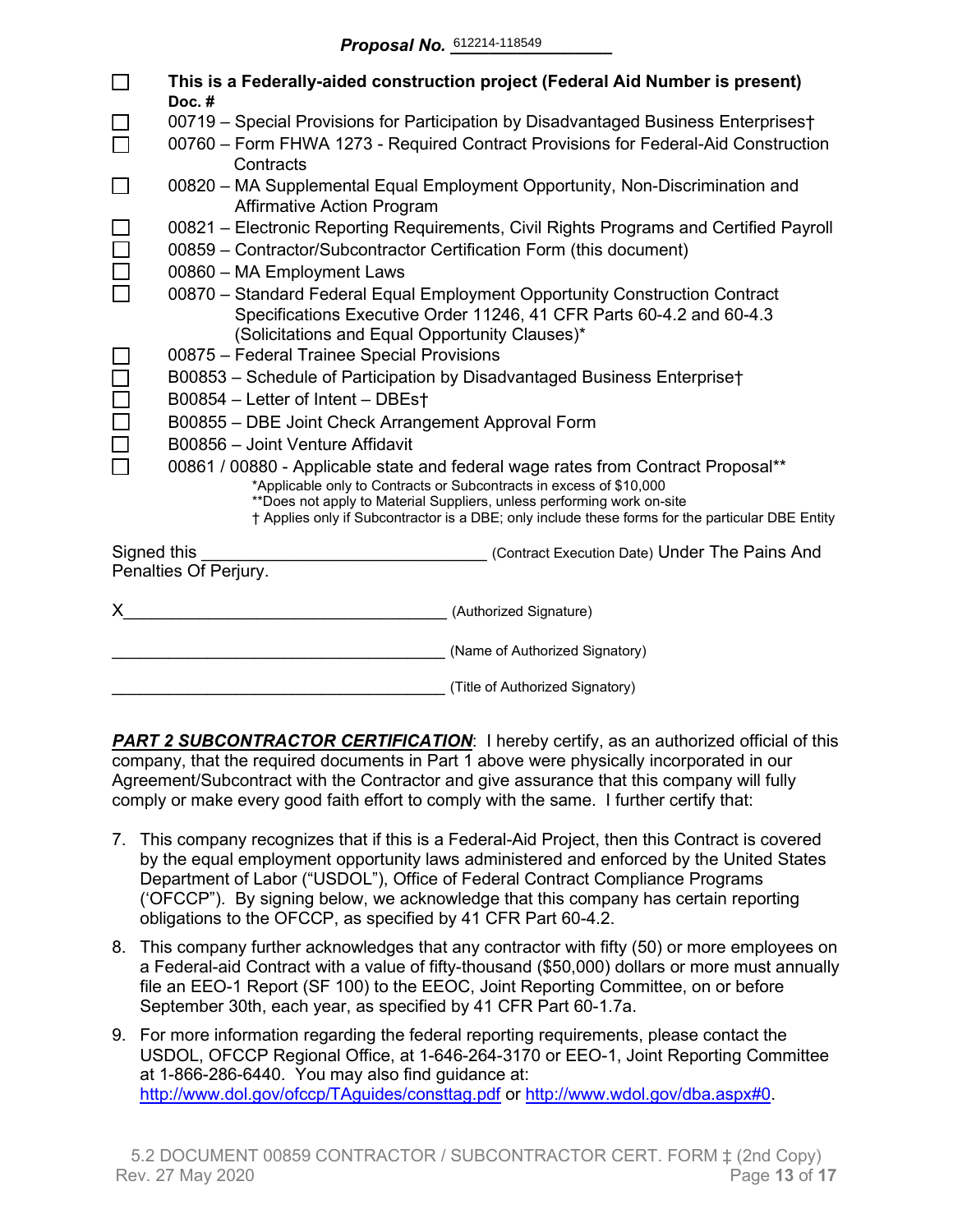- 10. This company  $\Box$  has  $\Box$  has not participated in a previous contract or subcontract subject to the Equal Opportunity clauses set forth in 41 CFR Part 60-4 and Executive Order 11246, and where required, has filed with the Joint Reporting Committee, the Director of the Office of Federal Contract Compliance Programs or the EEO Commission all reports due under the applicable filing requirements.
- 11. This company is in full compliance with applicable Federal and Commonwealth of Massachusetts laws, rules, and regulations and is not currently debarred or disqualified from bidding on or participating in construction contracts in any jurisdiction of the United States. See : [http://www.massdot.state.ma.us/Debarred.aspx.](http://www.massdot.state.ma.us/Debarred.aspx)
- 12. This company is properly registered and in good standing with the Office of the Secretary of the Commonwealth.

| Signed this<br>And Penalties Of Perjury. | (Subcontractor Certification Date) Under The Pains |
|------------------------------------------|----------------------------------------------------|
| Subcontractor:                           |                                                    |
| Address:                                 | (Authorized Signature)                             |
| Telephone Number:                        |                                                    |
| Federal I.D. Number:                     | (Print Name and Title)                             |
| <b>Estimated Start Date:</b>             |                                                    |
| <b>Estimated Completion Date:</b>        |                                                    |
| <b>Estimated Dollar Amount:</b>          | Date                                               |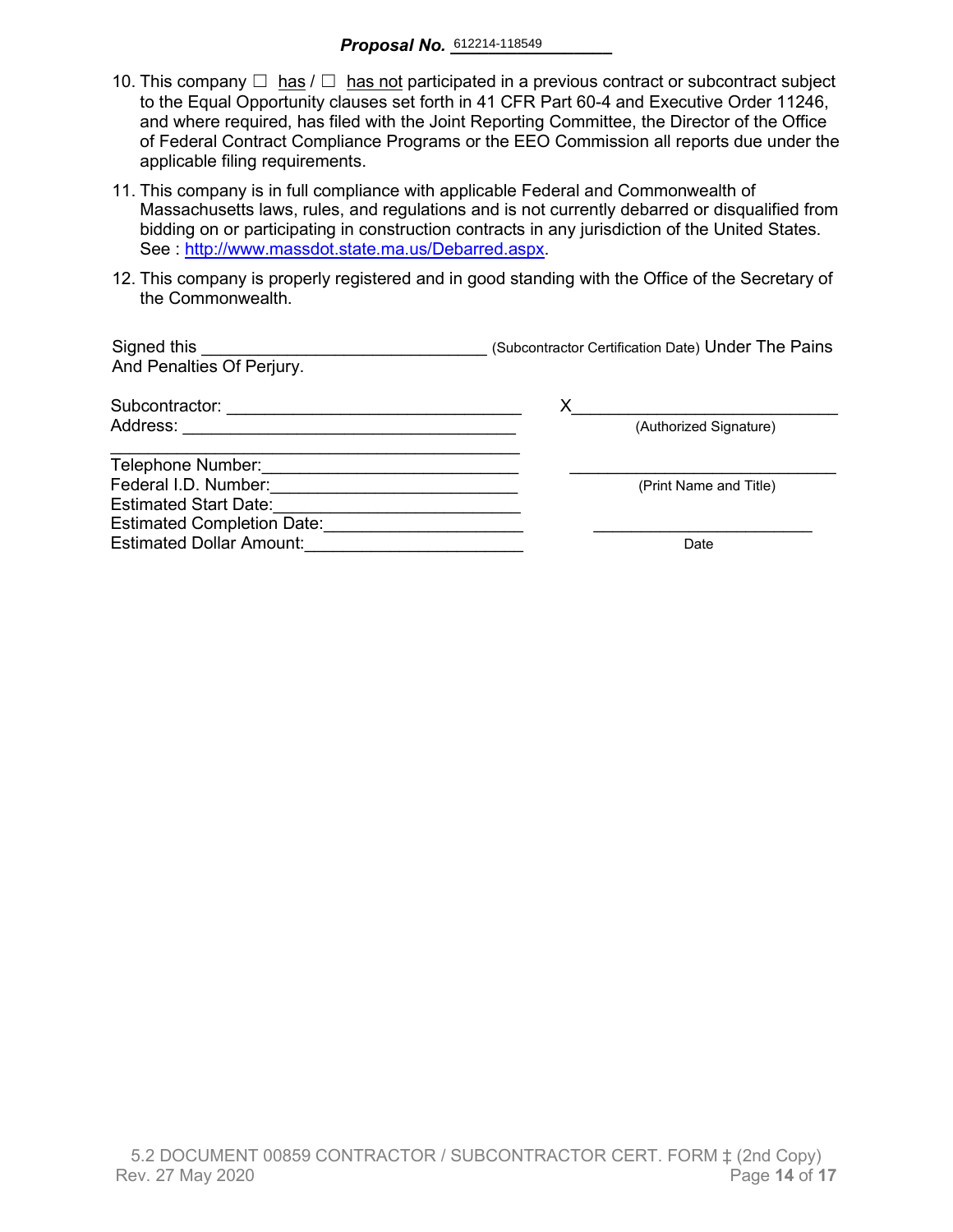## 6. OUT OF STATE CERTIFICATE (SAMPLE)

*\*Must Come from Secretary of State of the Commonwealth of Massachusetts\**

To Whom It May Concern:

I hereby certify that according to the records of this office,

\_\_\_\_\_\_\_\_\_\_\_\_\_\_\_\_\_\_\_\_\_\_\_\_\_\_\_\_\_\_\_\_\_\_\_\_\_\_\_\_\_\_\_\_ (Company Name)

a corporation organized under the laws of \_\_\_\_\_\_\_\_

(State Organized Under)

on **on Example 2** was qualified to do business in this Commonwealth on (Date Qualified to do Business in MA)

(Date of Qualification Inquiry) under the provisions of the General Laws, and I further certify (Date of Qualification Inquiry)

that said corporation is still qualified to do business in this Commonwealth.

I also certify that said corporation is not delinquent in the filing of any annual reports required to date.

In testimony of which, I have hereunto affixed the Great Seal of the Commonwealth on the date first above written.

*X*<br>(Signature of Secretary of State) **Alternative State Seal (Signature of Secretary of State)** 

Certificate Number: \_\_\_\_\_\_\_\_\_\_\_\_\_\_\_\_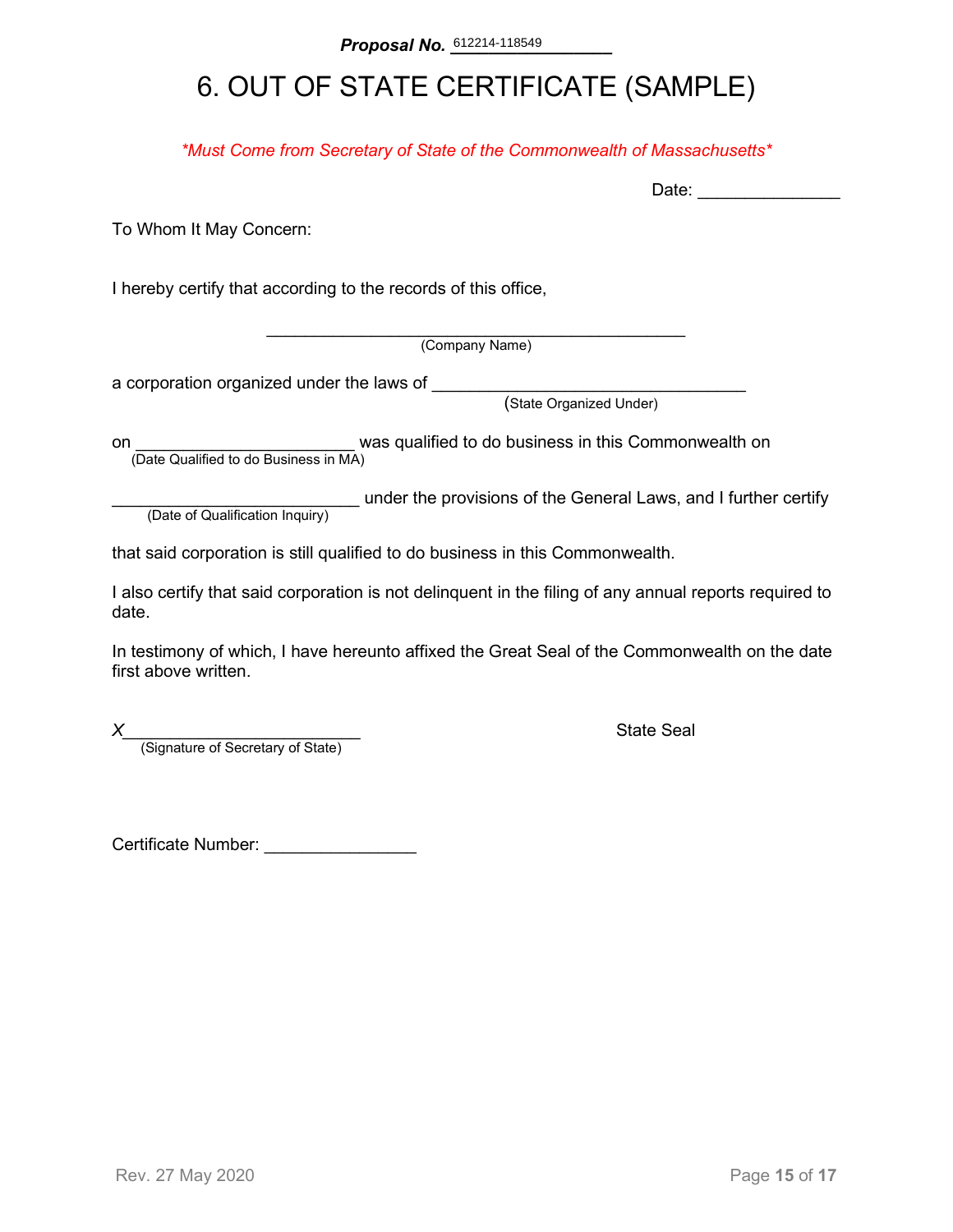## 7. DIESEL CONSTRUCTION EQUIPMENT DATA SHEET

Contractor Name: \_\_\_\_\_\_\_\_\_\_\_\_\_\_\_\_\_\_\_\_\_\_\_\_\_\_\_\_\_\_\_\_\_\_\_\_\_\_\_\_\_\_\_\_\_\_\_\_\_ Contract No: \_\_\_\_\_\_\_\_\_\_\_\_\_\_\_\_\_\_\_\_\_\_\_\_\_\_\_ Contract No: 118549

Project Name: Locations **Line of Location** Christ Christians and Eliters of Shange Seperations in parts at validation contract District 1 District 1 - Scheduled and Emergency Bridge Superstructure Repairs at Various

Project Name: Locations

| Equipment<br>Type | Own<br>Rent | <b>Equipment</b><br><b>Make</b> | Equipment<br>Model &<br>Year | <b>Fuel Type</b> | Equipment<br><b>VIN</b> | Equipment<br><b>HP Rating</b> | ECD Type<br>DOC/DPF | <b>ECD</b><br>Manufact. | <b>ECD</b><br><b>Make</b> | <b>ECD</b><br><b>Model</b> | <b>ECD</b><br>Cert. | <b>ECD Install</b><br><b>Date</b> |
|-------------------|-------------|---------------------------------|------------------------------|------------------|-------------------------|-------------------------------|---------------------|-------------------------|---------------------------|----------------------------|---------------------|-----------------------------------|
|                   |             |                                 |                              |                  |                         |                               |                     |                         |                           |                            |                     |                                   |
|                   |             |                                 |                              |                  |                         |                               |                     |                         |                           |                            |                     |                                   |
|                   |             |                                 |                              |                  |                         |                               |                     |                         |                           |                            |                     |                                   |
|                   |             |                                 |                              |                  |                         |                               |                     |                         |                           |                            |                     |                                   |
|                   |             |                                 |                              |                  |                         |                               |                     |                         |                           |                            |                     |                                   |
|                   |             |                                 |                              |                  |                         |                               |                     |                         |                           |                            |                     |                                   |
|                   |             |                                 |                              |                  |                         |                               |                     |                         |                           |                            |                     |                                   |
|                   |             |                                 |                              |                  |                         |                               |                     |                         |                           |                            |                     |                                   |